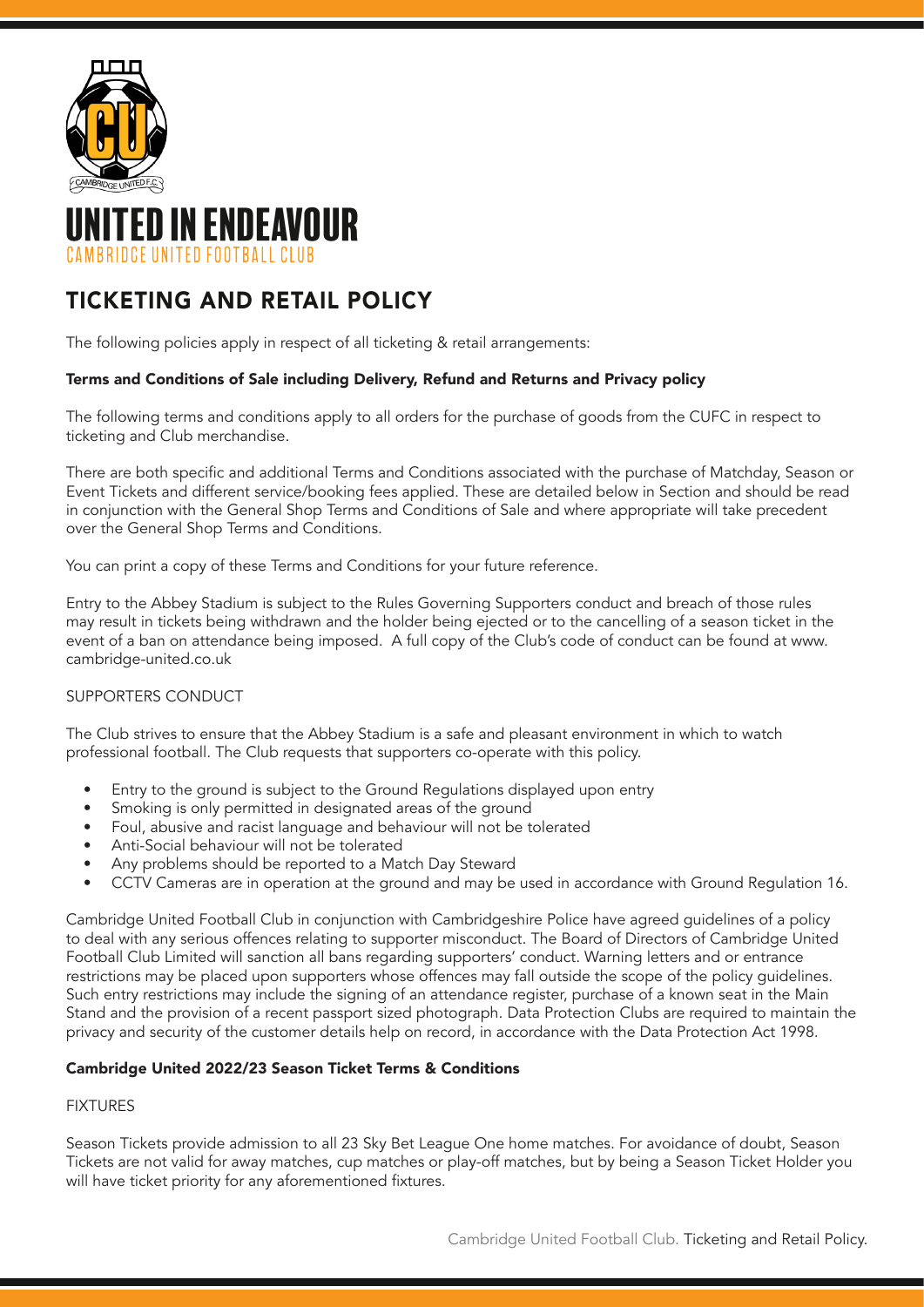The Club reserve the right to amend the date, time and venue of any publicised fixture for any reason without prior notification or reimbursement of any such costs. Additionally, the Club shall not responsible for the reimbursement of any additional costs supporters incur including but not limited to travel, accommodation or employment leave etc.

## LIMITED CAPACITY

If capacity at The Abbey Stadium is limited for any reason and the number of Season Ticket Holders outweighs the allowed capacity, the Club will run a random ballot process for Season Ticket Holders in advance of the relevant fixture/s. If a Season Ticket Holder is unsuccessful in the ballot, then they shall be treated under the terms of the 'Behind Closed Door Fixtures' criteria contained in these terms and conditions.

## BEHIND CLOSED DOOR FIXTURES

In the event that a fixture is to be played Behind Closed Doors, each individual Season Ticket Holder shall be entitled to receive an iFollow streaming Match Pass for the relevant fixture/s. If accepted, a pro-rata refund subject to the value of the Streaming Pass will be provided to Season Ticket Holders. Alternatively, the Season Ticket Holder shall be entitled to receive a pro-rata refund.

## FIXTURE POSTPONEMENTS

In the event that a qualifying fixture is postponed or abandoned, Season Ticket Holders shall automatically be entitled to attend the re-arranged fixture. No refunds will be provided in the event that you are unable to attend the re-arranged fixture.

## CANCELATIONS

In the event that a fixture is cancelled by the EFL and removed from the league's official fixture list, Season Ticket Holders shall be entitled to receive a pro-rata refund.

## SEAT ALLOCATION

Season Ticket Holder seats are allocated at the time of purchase and are non-transferable. The Club reserves the right to relocate Season Ticket Holder seats to another equivalent area of the stadium, for any such fixture as it requires. Where possible seats will be reallocated in purchase groups.

## ACCEPTANCE OF TERMS

By purchasing a Season Ticket you are indicating that you have read, understood, accepted and agreed to abide by the Ground Rules and Regulations, as well as the Cambridge United Supporter Code of Conduct. Additionally, if you are buying on behalf of someone else your purchase will include their acceptance to the aforementioned regulations.

In line with the Club's Code of Conduct, by attending fixtures you acknowledge that you do not have any symptoms of, have tested positive for, or are isolating/self-isolating from COVID-19 or any such variants.

In the event that a Season Ticket Holder sustains a ban from the stadium for breaching ground regulations or the Code of Conduct, no refund will be given.

All Season Tickets are sold to the named individual on the Season Ticket Card and are non-transferrable. Any such refunds or credits will be issued to the lead booker and it shall be their responsibility to distribute such reimbursements.

## INCLUSION POLICY

Cambridge United is an inclusive club which welcomes people from all backgrounds. We have a zero tolerance policy on abusive and discriminative behaviour. By becoming a Season Ticket Holder, you agree to comply with our Customer Charter & Ground Regulations. See www.cambridge-united.co.uk for details.

#### **REFERENCES**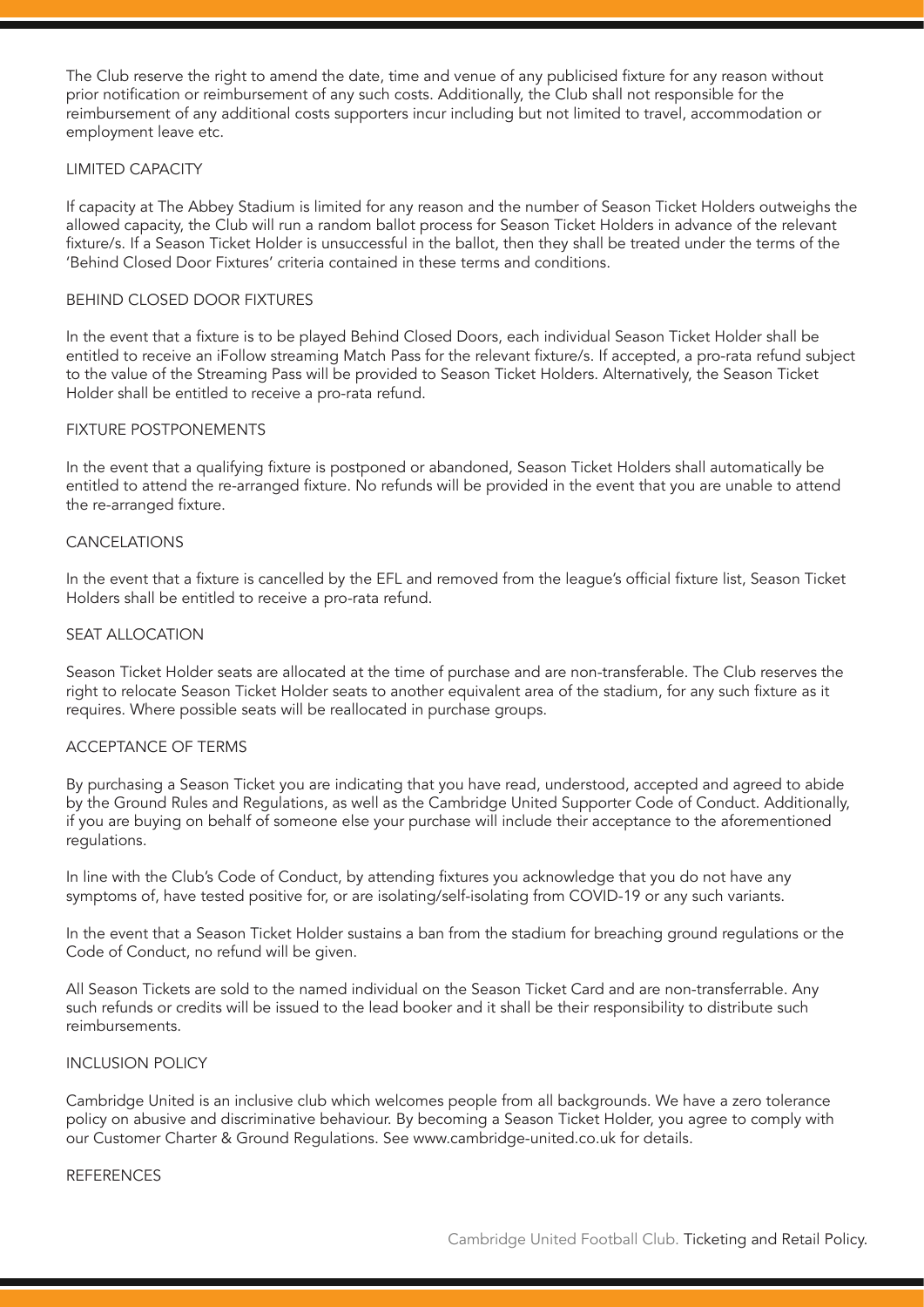These terms and conditions have been complied in conjunction with the EFL's Season Ticket T&C's and Consumer Rights Guide 2021, as well as in line with the Consumer Rights Acts 2015 and the Unfair Contract Terms Act 1977.

## CHANGES TO DATES, REFUNDS & EXCHANGES

- 1. No guarantees can be given by the Club that a Home Match will take place at a particular time or on a particular date. The Club reserves the right to abandon, postpone, cancel and/or reschedule any Home Match without notice and, save as provided at clause 1.3, without any liability whatsoever.
- 1.2. In the event that
	- a. a Match has, for any reason, to be played out of view of the public ("Behind Closed Doors"); or b. Match attendance numbers are restricted as a consequence of any government, Football Association or other regulatory body guidance or direction; the Club will endeavour to provide, without charge, a streaming voucher in place of a purchased Home Match Ticket to enable the ticketholder to view the Match. Where a streaming voucher is made available, no refund will be made, and the Home Match Ticket may not be exchanged or used to attend any other Match. The provisions of this clause 1.2 shall be subject to the permissions of the relevant Football Authority.
- 1.3. Where Match attendance numbers are restricted in accordance with clause 1.2(b), seats at the Ground will be allocated at random in the following order of priority:
	- i. Season ticket holders<br>ii. Past purchase history
	- Past purchase history
- 1.4 In the event of postponement, for any reason, of the Match you may use the ticket you have purchased in order to gain entry for the subsequent re-arranged Match (if any). In such circumstances it is the ticket holder's responsibility to ascertain the date and kick-off time of any rescheduled Match.
- 1.5 In the event of abandonment of the Match at any time up to and including the half time whistle you will be entitled to use the ticket you have purchased to gain free entry at a future home match, subject to any and all applicable terms and conditions.
- 1.6 No refund will be issued in the event of the abandonment of the Match after the half time whistle and you will not be entitled to use the ticket you have purchased at any future home Match.
- 1.7 If, where a Match is played Behind Closed Doors or a ticketholder is not allocated a seat at the Ground further to restrictions on Match attendance numbers, and, the Club is unable to provide a facility for the ticketholder to view the Match virtually, ticketholders may request a refund of the cost of an unused Home Match Ticket. Ticket holders may waive their right to a refund under this clause 1.7 in order to permit the Club to retain the ticket price paid in support of the Club's activities.
- 1.8 In order to obtain a refund on the Home Match Ticket, in accordance with paragraph 1.7 above, a written request must be received by the Club's box office no later than 72 hours prior to the time of the advertised kick off of the Match. A refund (excluding booking fees and subject to a cancellation fee) will only be issued on production of identification that the individual requesting the refund is the person to whom the Home Match Ticket was originally sold. For the avoidance of doubt, entitlement to refunds will be determined at the sole discretion of the Club.
- 1.6 The provisions of this clause 1 represent the sole remedies available to the ticket holder in the circumstances described. The Club will have no further, or other, liability whatsoever, including (but not limited to) any indirect or consequential loss or damage including (but not limited to) loss of enjoyment or travel or accommodation costs.

## General CUFC Shop Terms and Conditions

1. OUR CONTRACT WITH YOU

If you place an order online to purchase a product from the CUFC On-Line Shop we will send you an e-mail confirming receipt of your order and containing the details of your order. Your order represents an offer to us to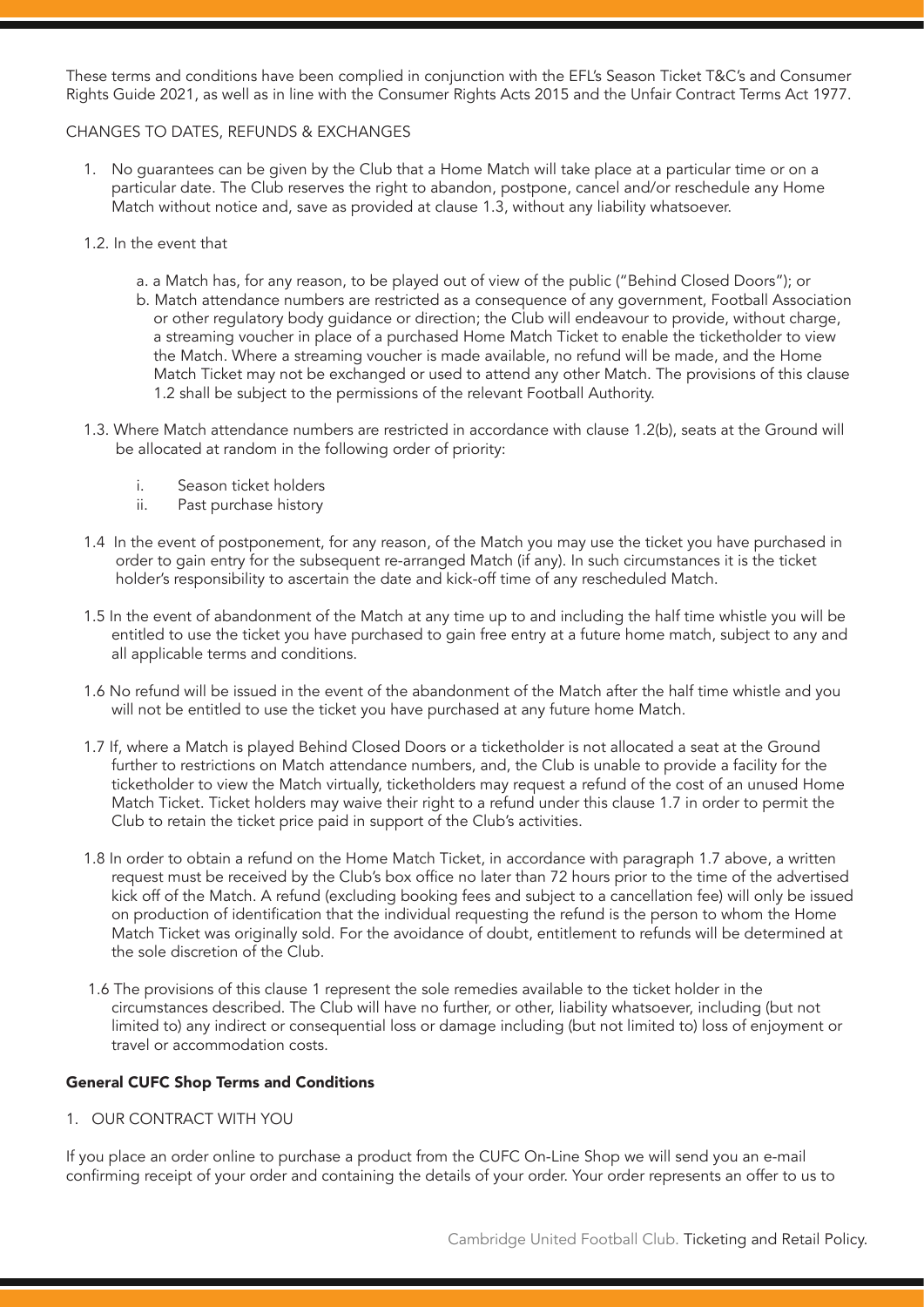purchase a product which is accepted by us when we deliver the product to you. Any products on the same order which we have not delivered to you do not form part of that contract.

## 2. DESCRIPTION OF THE GOODS

We will take all reasonable care to ensure that all details, descriptions and prices of products appearing on the website are correct at the time when the relevant information was entered onto the system. We reserve the right to refuse orders where product information has been mis-published, including prices and promotions.

## 3. AVAILABILITY

The supply of goods from this website is subject to availability and it is not always possible for us to inform you at the time you place your order whether the goods you want are still available for purchase, although whenever possible we will endeavour to let you know if they are not available or temporarily out of stock. In the case of orders accepted where stock is unavailable we will email you to advise you, and to ask if alternative product may be sent or if a refund may be given.

## 4. DELIVERY AND DELIVERY CHARGES

Orders delivered to UK addresses may be charged at a postage and packing rate based on the calculated weight of the goods you order and the corresponding Royal Mail/ParcelForce charges current at the point we receive your order.

Alternatively delivery costs may be (or contain) a fixed amount appropriate to the item/s being purchased. The Delivery cost charged may include an additional handling and packing fee appropriate to the item/s being purchased.

Orders dispatched using signed for, guaranteed delivery, or posted to addresses outside of the UK will incur additional postal charges.

A number of differing carriers may be used, some arranged through third parties. Orders will be charged according to the delivery option chosen by the customer at the checkout but additional service fees may be added for enhanced or different delivery options as notified by the customer when placing the order.

This may include services such as special delivery, signed for delivery, and next day delivery or customer collection. These services may carry an additional fee. Any special services required not covered by the checkout options must be agreed by email or by phone with the CUFC Shop and paid for in full before the goods are dispatched. Please contact us at info@cambridge-united.co.uk before placing your order and we will advise if your request is possible and if there are any additional costs.

#### DISPATCH

We aim ship items all orders within five working days except where otherwise stated, and subject to stock availability.

If orders are unable to be dispatched within seven working days of receipt of order we will email you to let you know.

Whenever possible we aim to ship

- orders received before 12pm (weekdays) the next working day
- orders received after 12pm (weekdays) within two working days

The CUFC Shop cannot be held responsible for delays or losses caused by the postal system. If your goods fail to arrive, please contact the CUFC Shop on info@cambridge-united.co.uk

We cannot issue a refund where goods are lost by third parties.

Where a local posting service is used by the CUFC Shop proof of posting will be obtained and retained. This will be made available and be conclusive in the case of any disputes.

Cambridge United Football Club. Ticketing and Retail Policy.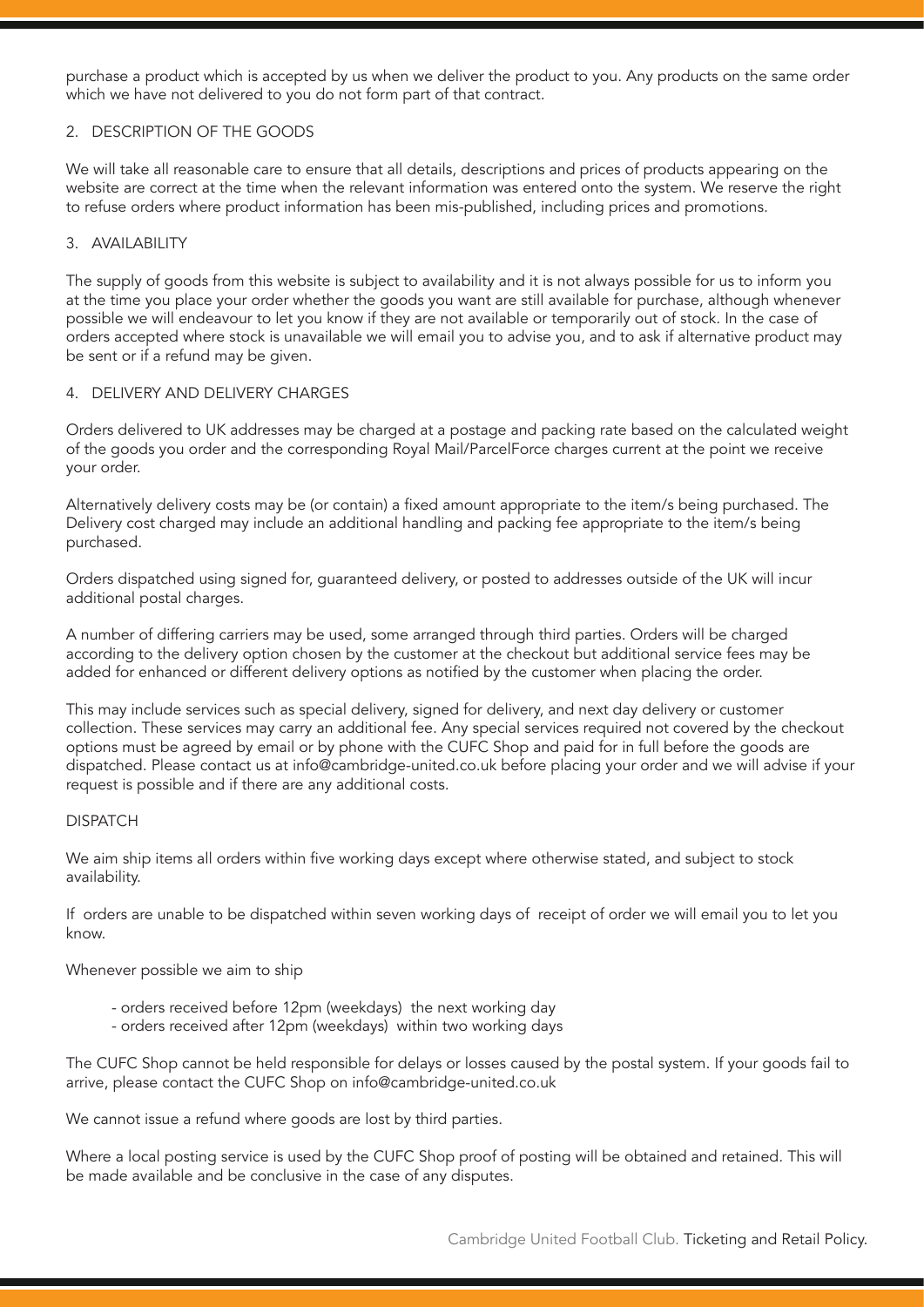#### OVERSEAS DELIVERY

Orders will only be delivered to addresses outside the UK where a postage and packing rate has been requested by the customer and paid for in full, before the goods are dispatched. Some special delivery services may be available on enquiry. The CUFC Online Shop reserves the right not to accept orders for some overseas destinations at this will be at its sole discretion.

## 4. CANCELATION AND RETURNS

## RETURNING GOODS

We hope that you're pleased with your purchase from the CUFC Shop, however we do understand that occasionally, you may need to return goods to us. We've set out below the main reasons why goods tend to be returned, so please read all of the categories and follow the returns process which you feel applies to you.

You should always email info@cambridge-united.co.uk before returning any goods with the details and reason for return.

Please note that our Returns Policy for Consumers does not affect your statutory rights.

## GOODS ARE FAULTY ON ARRIVAL

If you find that your goods are faulty on arrival, then you are entitled to a repair, replacement or a refund. Please note that for some goods it may be disproportionately costly to repair those goods, and so where this is the case, then we will give you a replacement or a refund. Where any faulty goods are to be returned to us then please ensure that you read the section "Packaging Goods for Return"

## GOODS BECOME FAULTY DURING USE

If your goods become faulty after delivery you can contact us directly at info@cambridge-united.co.uk if the goods do not conform to the contract made between us.

Please note that in some cases it may be disproportionately costly to repair the goods, and so where this is the case, then you will receive replacement goods. Where any faulty goods are to be returned to us, then please ensure that you read the section "Packaging Goods for Return".

## GOODS DAMAGED ON ARRIVAL

If you discover that your goods are visibly damaged on arrival, you should either write on the delivery note that the packaging is damaged, or refuse to accept the delivery. Please also contact us as soon as possible and in any event within 5 working days with details of the damage. You can email info@cambridge-united.co.uk This will help us considerably in raising the matter with our appointed courier.

Where any faulty goods are to be returned to us, then please ensure that you read the section "Packaging Goods for Return"Once the damaged goods have been received back then we will replace them or, at our discretion, issue a refund.

#### IF YOU HAVE SIMPLY CHANGED YOUR MIND

If you have ordered goods from us, but then simply decided that you wish to cancel your order, then you are entitled to do so and have any money that you have paid to us refunded, provided that (a) the goods have not been in your possession for more than 7 Working Days after the day on which you received the goods ('Working Day' means all days other than Saturdays, Sundays and public holidays); and (b) you tell us by email to info@ cambridge-united.co.uk that you wish to cancel your order or complete the cancelation form on the CUFC Shop home page.

We will acknowledge your cancelation by email within 5 working days and provide you with an address to which you may return the items.

You will be responsible for returning the goods to us at your own cost. You must take reasonable care to ensure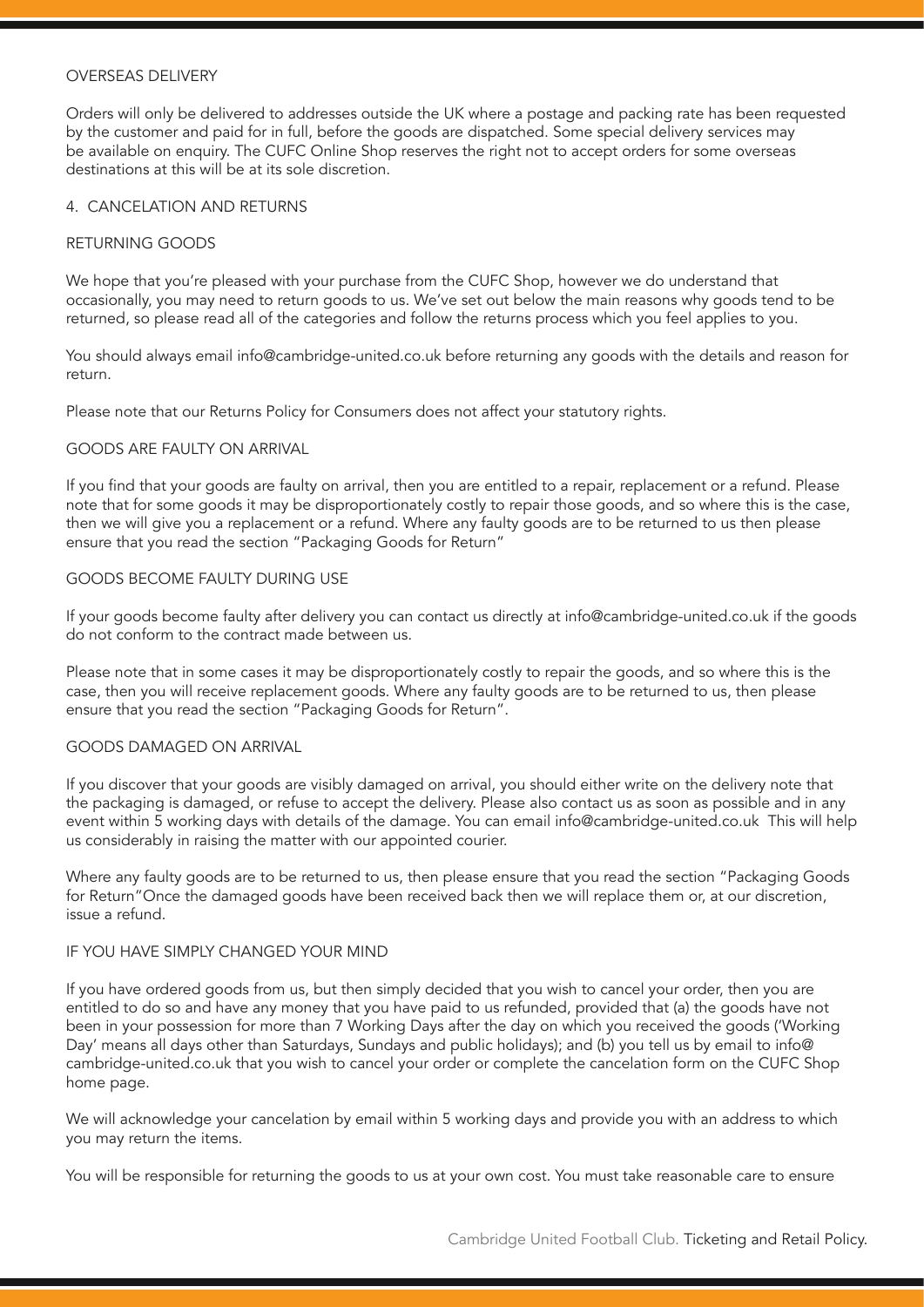the goods are not damaged in the meantime or in transit.

If we collect the goods from you, we may charge you for the cost of collection (and we may if we wish deduct this from your refund).

If you do not return the goods as required, we may charge you a sum not exceeding the direct costs of recovering the goods.

You will receive a refund via your original payment method as soon as reasonably practicable but no later than 30 days after the cancelation of your order has been received by us in writing and our receipt of the returned items.

## Packaging Goods for Return

In all cases where goods are to be returned to us, then please read and follow these guidelines

Please note that it is in the interest of all parties to ensure that any faulty goods being returned to us are sufficiently packaged to protect against loss and/or damage during carriage, handling and/or sorting. Therefore, when you intend to return any faulty goods, we strongly recommend that you do so in their original packaging (assuming that the original packaging is not damaged).

Where it is not possible to use the original packaging, then we would be most grateful if you would package and cushion the goods to provide protection against any reasonably predictable shocks, puncturing, scratching and/ or damage that may occur during carriage, handling and/or sorting, although we accept that you do not have an obligation to do so.

Where we have agreed to collect the goods from you, then our appointed carrier shall be entitled to inspect the quantity, condition and the packaging.

## RETURNS FROM OVERSEAS

We are unable to offer any return or refund for any reason for any items that are dispatched to destinations outside of the UK . We will endeavour to address any issues or problems wherever we can, but this may not prove economically viable for either party.

## 5. COMPLAINTS

If you need to raise a complaint please contact the CUFC Shop at info@cambridge-united.co.uk

## 6. PRIVACY POLICY

When submitting your order you are agreeing to the purchase of goods and to allowing CUFC to use your personal data for the purpose of supplying the goods.

The privacy policy below sets out how CUFC On-Line uses and protects any information that you give CUFC On-Line when you use this website.

CUFC On-Line is committed to ensuring that your privacy is protected. Should we ask you to provide certain information by which you can be identified when using this website, then you can be assured that it will only be used in accordance with this privacy statement.

CUFC On-Line may change this policy from time to time by updating this page. You should check this page from time to time to ensure that you are happy with any changes.

## What we collect

We may collect the following information:

- Name and payment details
- Contact information including email address
- Demographic information such as postcode, preferences and interests